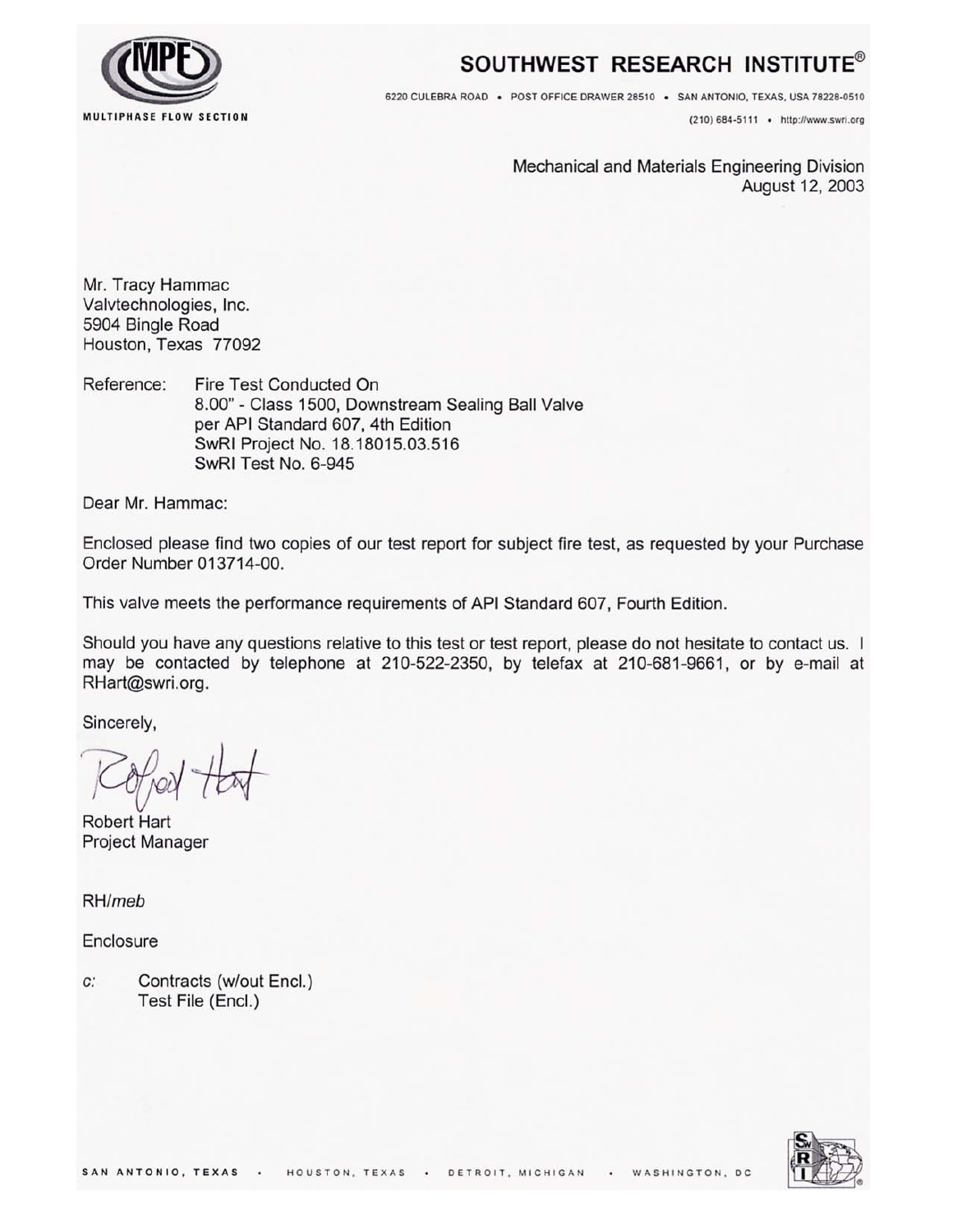

### **REVIEW AND APPROVAL**

The contents of this Test Report for SwRI® Test Number 6-945 are correct and accurate, and all performance test results and procedures conducted by this laboratory are in compliance with API Standard 607, Fourth Edition.

**Prepared By:** 

Southwest Research Institute® **Mechanical & Fluids Engineering Department** P. O. Drawer 28510 San Antonio, Texas, USA 78228-0510

**Test Report Reviewed By:** 

**Robert Hart Project Manager** 

 $8 - 12 - 03$ 

**Date** 

**Management Review:** 

 $Chy$   $\overline{B}$ 

J. Christopher Buckingham Manager, Multiphase Flow

 $8/12/03$ 

**Date**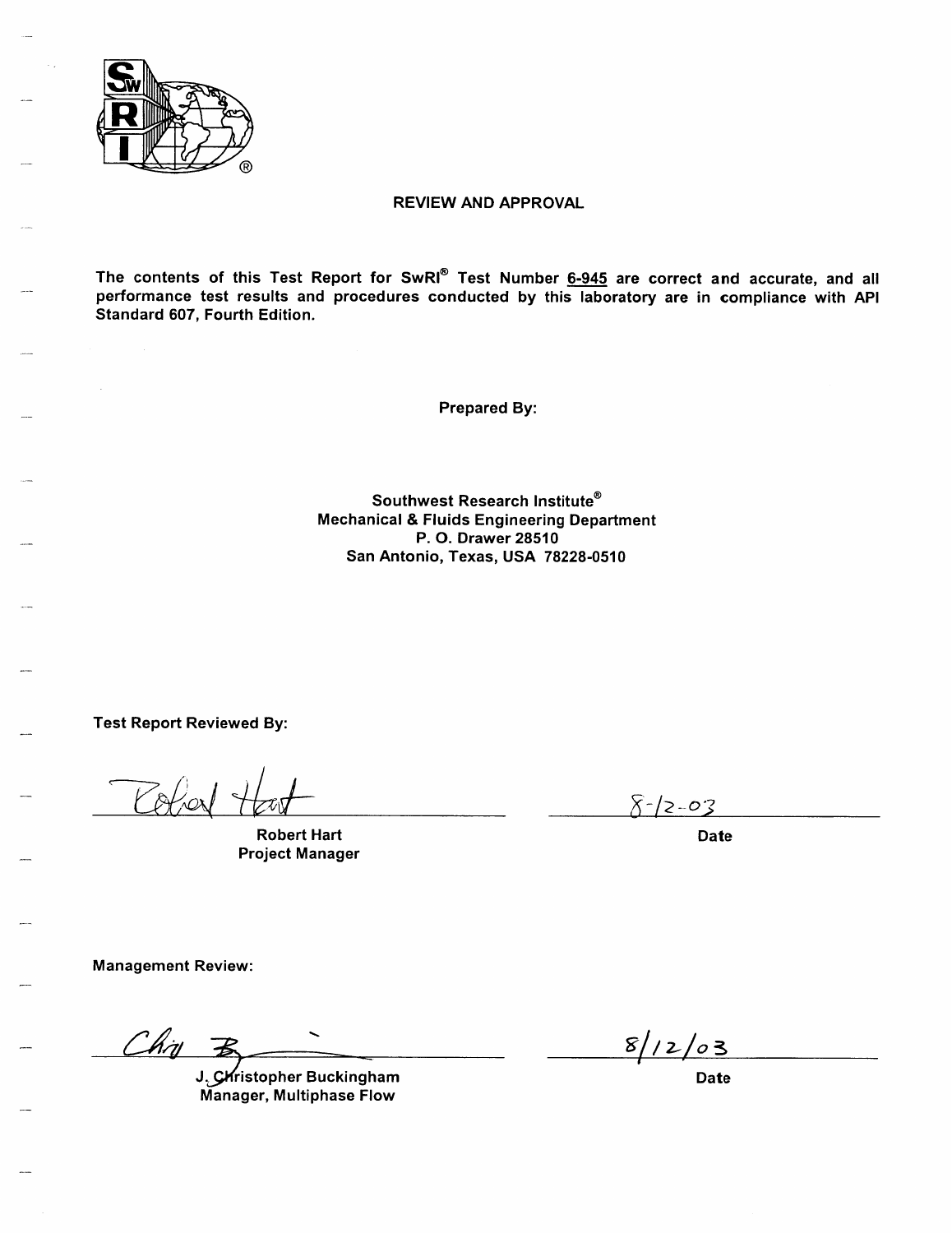SwRI policies specifically prohibit the use in advertising of its name, logo and results provided by our studies. The following paragraph, extracted verbatim from SwRI contractual documents clarifies this point:

> "SwRI shall not publish or make known to others the subject matter or results of the Project or any information obtained in connection therewith which is proprietary and confidential to Client without Clients' written approval. No advertising or publicity containing any reference to SwRI, or any of their employees, either directly or by implication shall be made use of by Client or on Client's behalf without SwRI's written approval. In the event Client distributes any report issued by SwRI on this Project outside its own organization, such report shall be used in its entirety, unless SwRI approves a summary of abridgment for distribution."

SwRI will retain a record copy of the test report for a period of five (5) years. This permits us to answer questions, which may be raised after a report has been mailed and provides a basis for additional work, if required. The contents of the report and any information, which comes into our possession during the course of a study, are held confidential to the company conducting the study and are not disclosed to anyone without client's prior permission.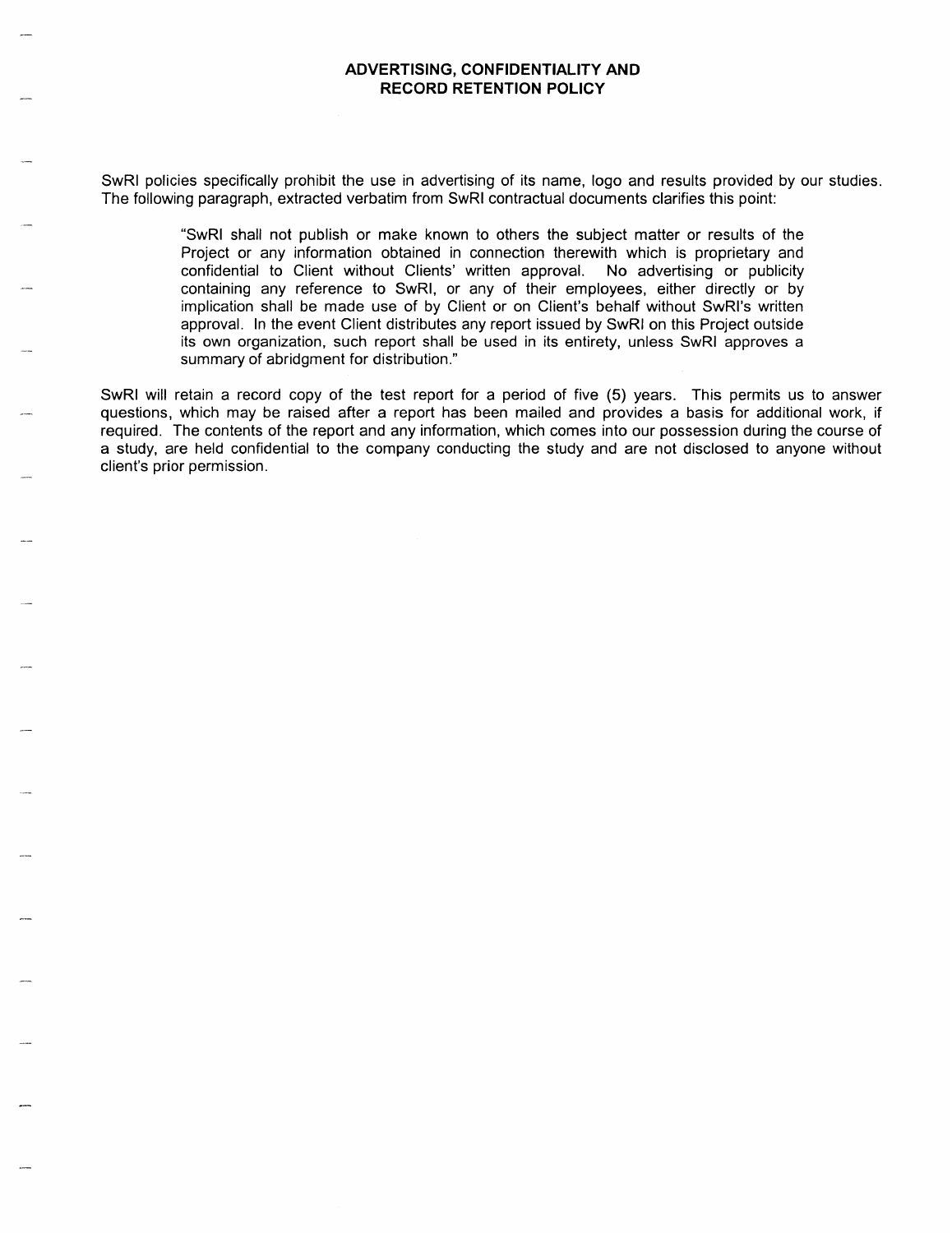## **VALVE FIRE TEST** PER API STANDARD 607, FOURTH EDITION

| <b>SwRI Test Number:</b>          | 6-945                              | Test Date:             | 07/30/2003      |
|-----------------------------------|------------------------------------|------------------------|-----------------|
| Valve Type:                       | Downstream Sealing (Floating) Ball | Model Number:          | B8C1-BW-RP-BS-8 |
| Rating:<br><b>Class 1500</b>      | Size:<br>8.00 inch                 | Valve Serial Number:   | 03011743        |
| Valve Manufacturer:               |                                    | Valvtechnologies, Inc. |                 |
|                                   |                                    | Tracy Hammac           |                 |
| Manufacturer's Representative(s): |                                    |                        |                 |

The purpose of this test was to evaluate the performance of a downstream sealing (floating) ball valve by the valve fire test procedure of American Petroleum Institute (API) Standard 607, Fourth Edition, 1993.

#### $1.$ **Through Leakage During Burn**

Average through leakage rate of 0.0 ml/min/NPS occurred during the 30.78-minute burn period. Allowable rate is 1000.0 ml/min.

#### $2.$ **Through Leakage During Cooldown**

Average leakage rate of 0.0 ml/min/NPS occurred during the 10.00-minute cooldown period. The standard does not have a requirement for the through leakage during cooldown.

#### $3.$ **External Leakage During Burn and Cooldown**

Average external leakage rate of 0.0 ml/min/NPS occurred during the 40.78-minute burn and cooldown period. Allowable rate is 25.0 ml/min/NPS.

#### **Valve Operation After Fire Test** 4.

The valve was capable of being unseated against the high-test pressure differential and moving to the full open position and back to the full closed position. The valve was operated using the manufacturer supplied gear operator and hand wheel.

#### 5. **Operational Test Following Cooldown**

- Average through leakage rate of 0.3 ml/min/NPS occurred during the 5.00-minute test period. a. Allowable rate is 100.0 ml/min/NPS.
- b. Average external leakage rate of 0.1 ml/min/NPS occurred during the 5.00-minute test period. Allowable rate is 25.0 ml/min/NPS.

#### Qualifications 6.

Test valve meets the performance requirements of API Standard 607, Fourth Edition.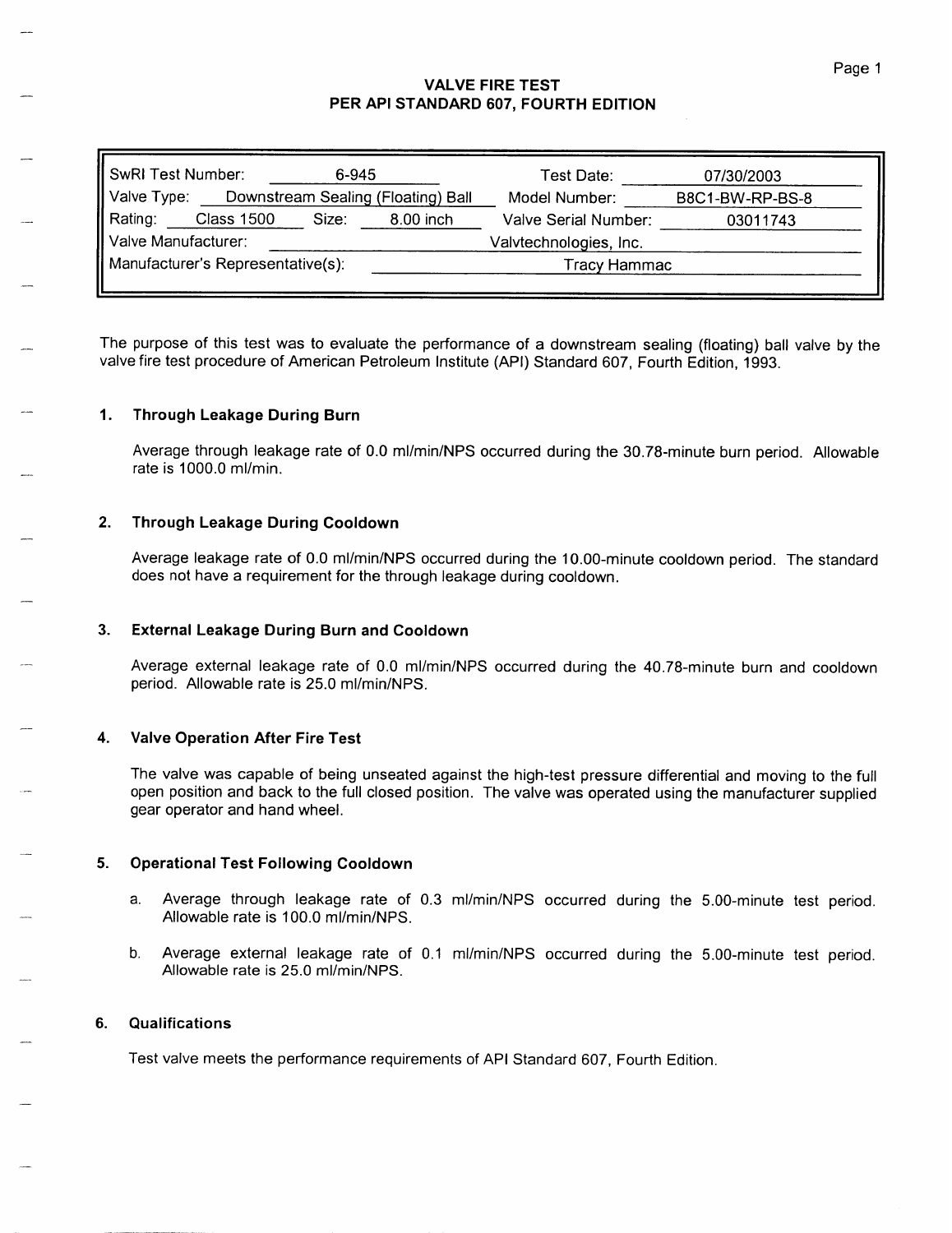### **VALVE FIRE TEST** PER API STANDARD 607, FOURTH EDITION

| SwRI Test Number:      | 6-945 |        | Test Date: | 07/30/2003 |  |
|------------------------|-------|--------|------------|------------|--|
| Test Valve Size (NPS): | 8.00  | inches |            |            |  |

#### $1.$ **During Burn**

- Volume collected downstream during burn: 0 ml. A.
- Burn duration: 30.78 minutes **B.**
- Body cavity volume: N/A  $C_{\cdot}$

Average through leakage =  $\frac{A-C}{B x NPS}$  = 0.0 ml/min/NPS

#### **During Burn and Cooldown** 2.

- Beginning reservoir level: 60357 ml. D.
- Ending reservoir level: 61630 ml. Е.
- Volume collected downstream during cooldown: 0 ml. F.
- Cooldown duration: 10.00 minutes G.

Average external leakage = 
$$
\frac{D - E - A - F}{(B + G)xNPS} = -3.9 \text{ m} / \text{min} / NPS \quad (1)
$$

#### **Operational Test After Cooldown** 3.

- Volume collected downstream during operational test: 12 ml. Η.
- Test duration: 5.00 minutes J.

Average through leakage =  $\frac{H}{JxNPS}$  = 0.3 ml/min/NPS

K. Total external leakage during operational test: 5 ml.

Average external leakage =  $\frac{K}{JxNPS}$  = 0.1 ml/min/NPS

Leakage during the burn and cooldown is calculated by subtracting the ending reservoir level from the  $(1)$ beginning reservoir level. When there is little or no leakage during the burn and cooldown, the upstream supply piping may not cool to its initial temperature by the end of the cooldown period. The resulting thermal expansion of the water in this piping can result in a higher reservoir level at the end of the test than was present at the beginning of the test. This condition will cause a negative result in this calculation for leakage. In these cases, the leakage is assumed to be zero.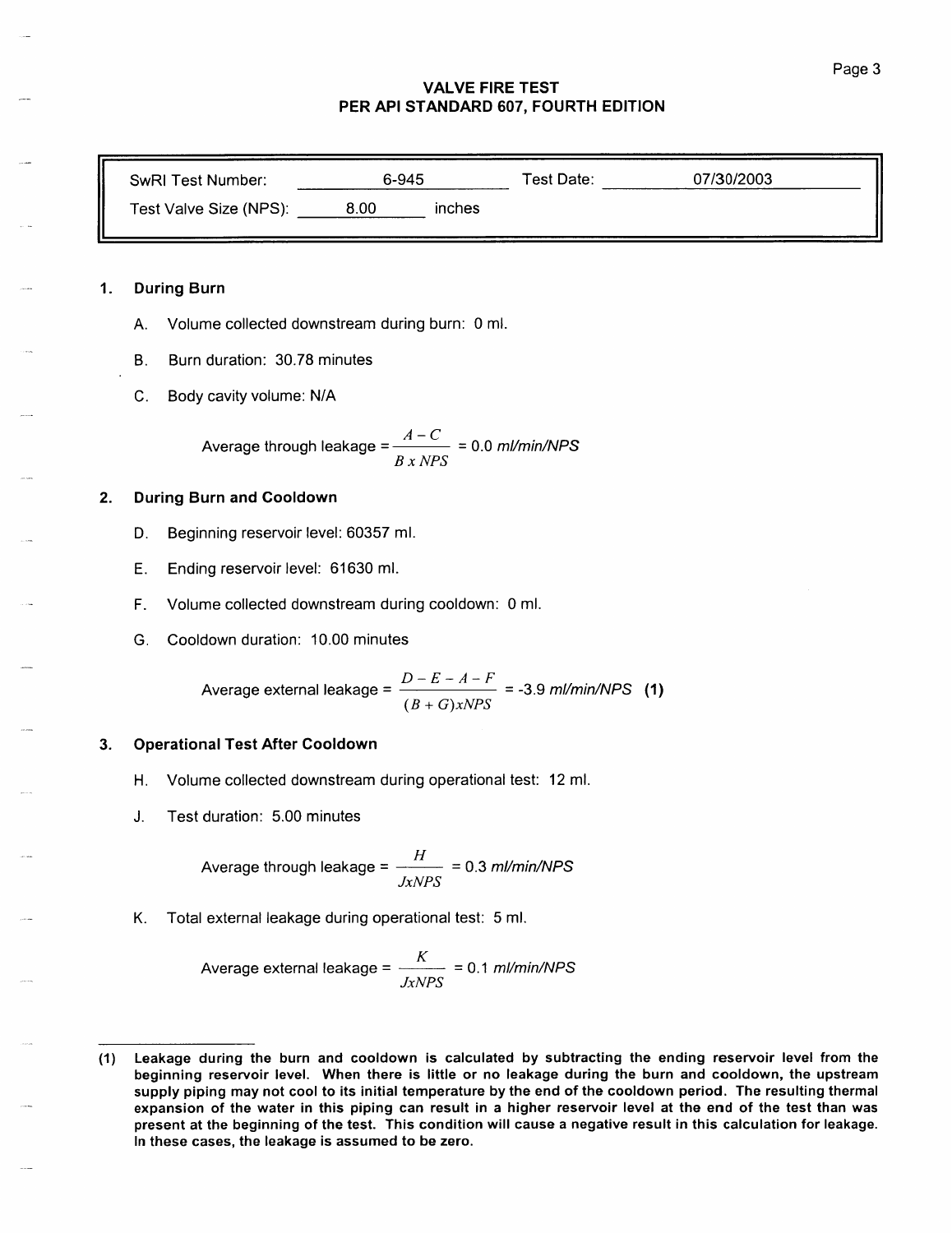**APPENDIX A** 

PRESSURE & TEMPERATURE DATA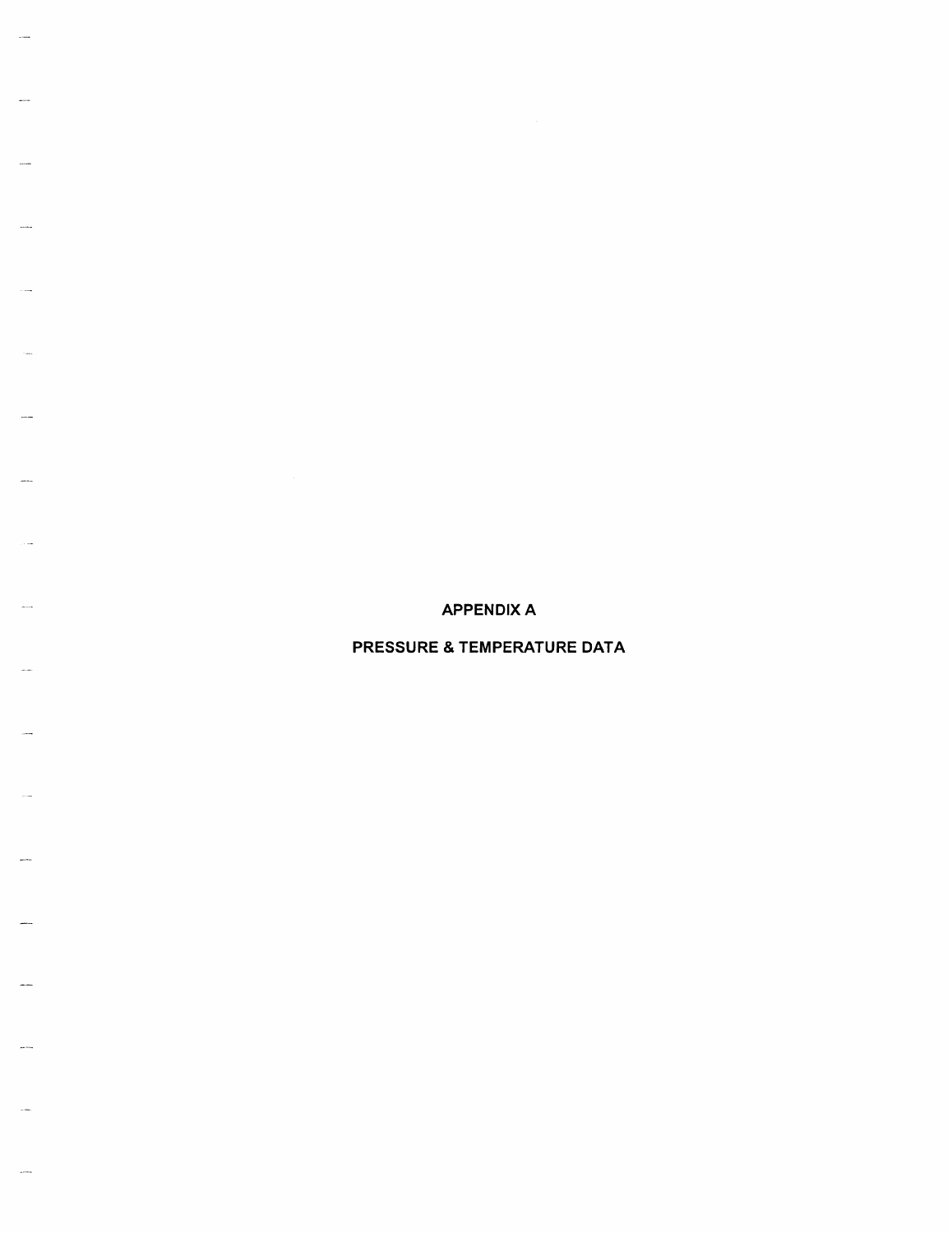

# **SwRI Fire Test Number 6-945 Test Temperatures and Body Cavity Pressure**

一 一

the contract of the contract of the contract of the contract of the contract of

 $\sim 10^{-11}$ 

 $\sim 10^{-1}$ 

and the contract of the contract of the contract of the contract of the contract of

 $\mathcal{A}^{\text{max}}$ 

in Bo

 $\sim 10$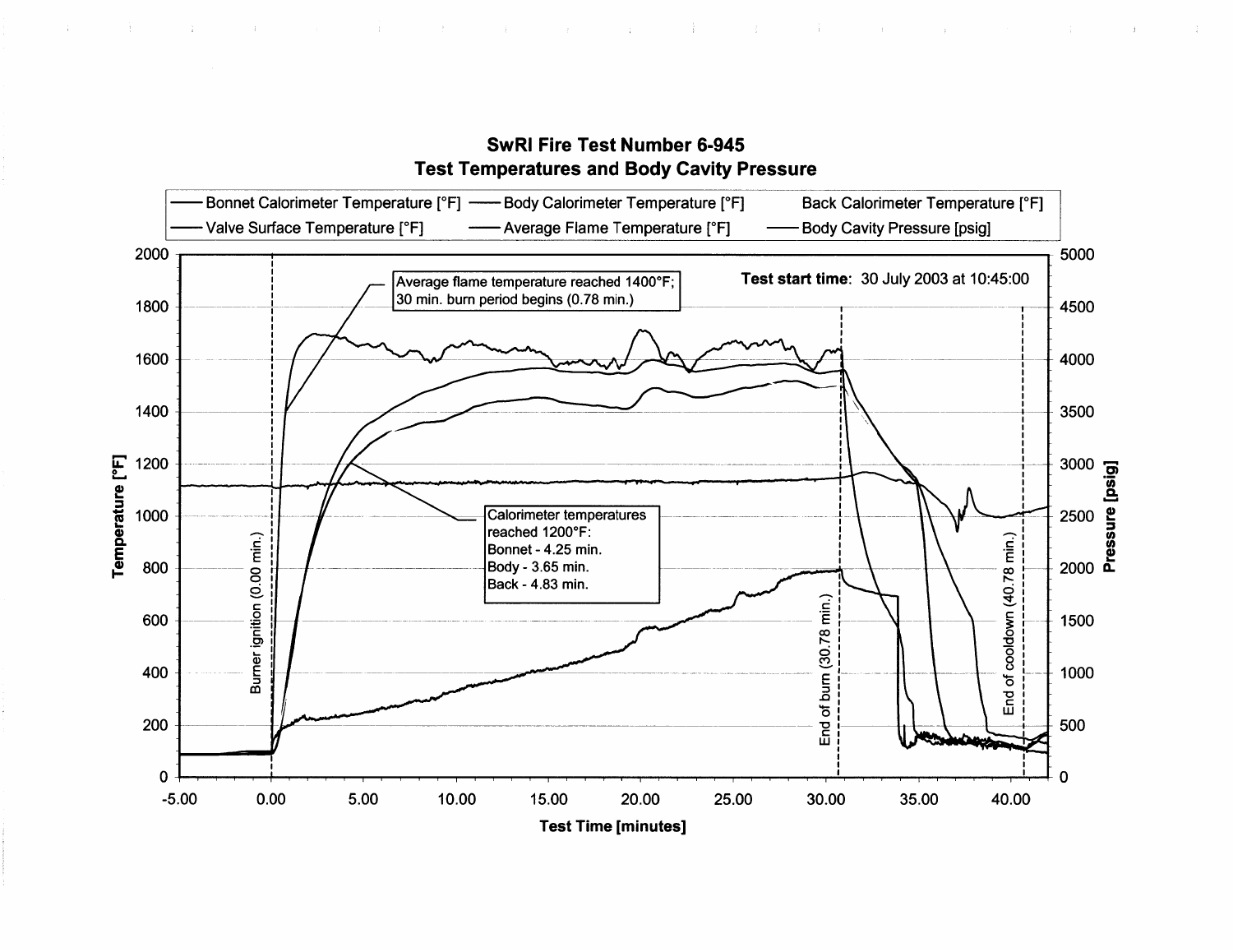



**Test Time [minutes]**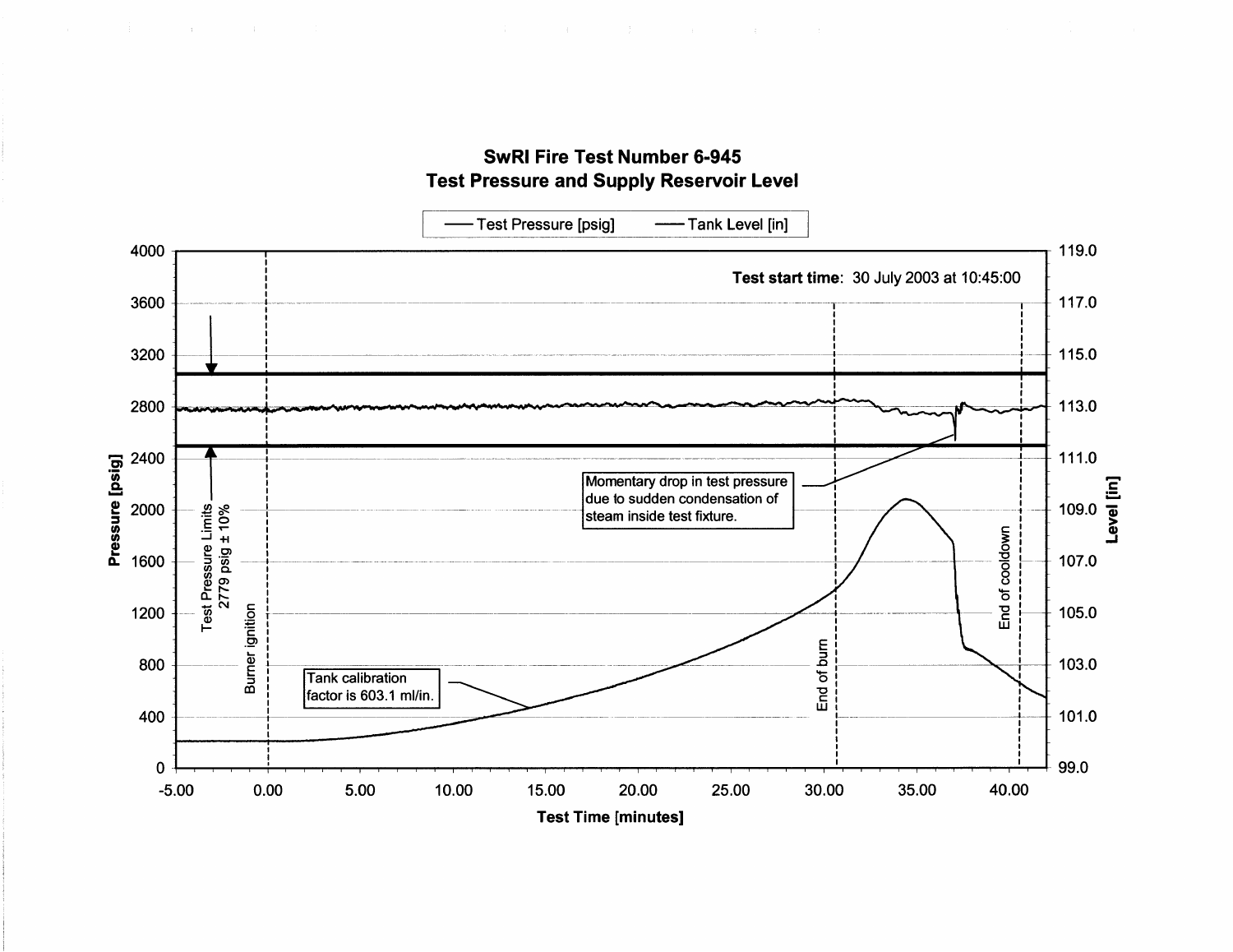

# **SwRI Fire Test Number 6-945 Individual Thermocouple Records**

 $\sim 100$ 

一个

 $\sim 10$ 

 $\sim 10^7$ 

 $\frac{1}{2}$ 

 $\mathcal{A}=\{1,2,3,4,5\}$  . The  $\mathcal{A}=\{1,2,3,4,5\}$ 

 $\sim 4$  .

 $\sim 10^5$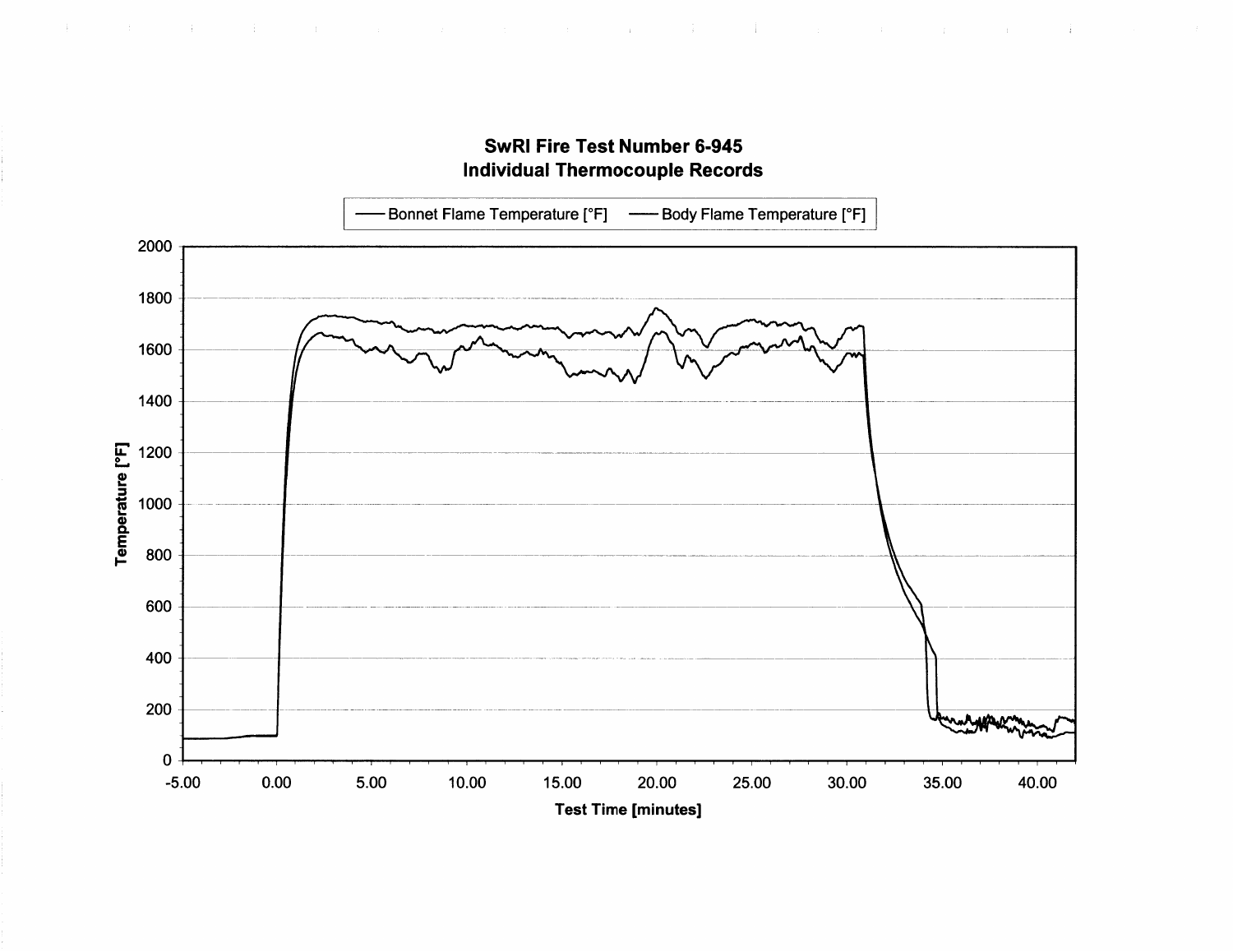**APPENDIX B** 

**SwRI FACILITY DESCRIPTION**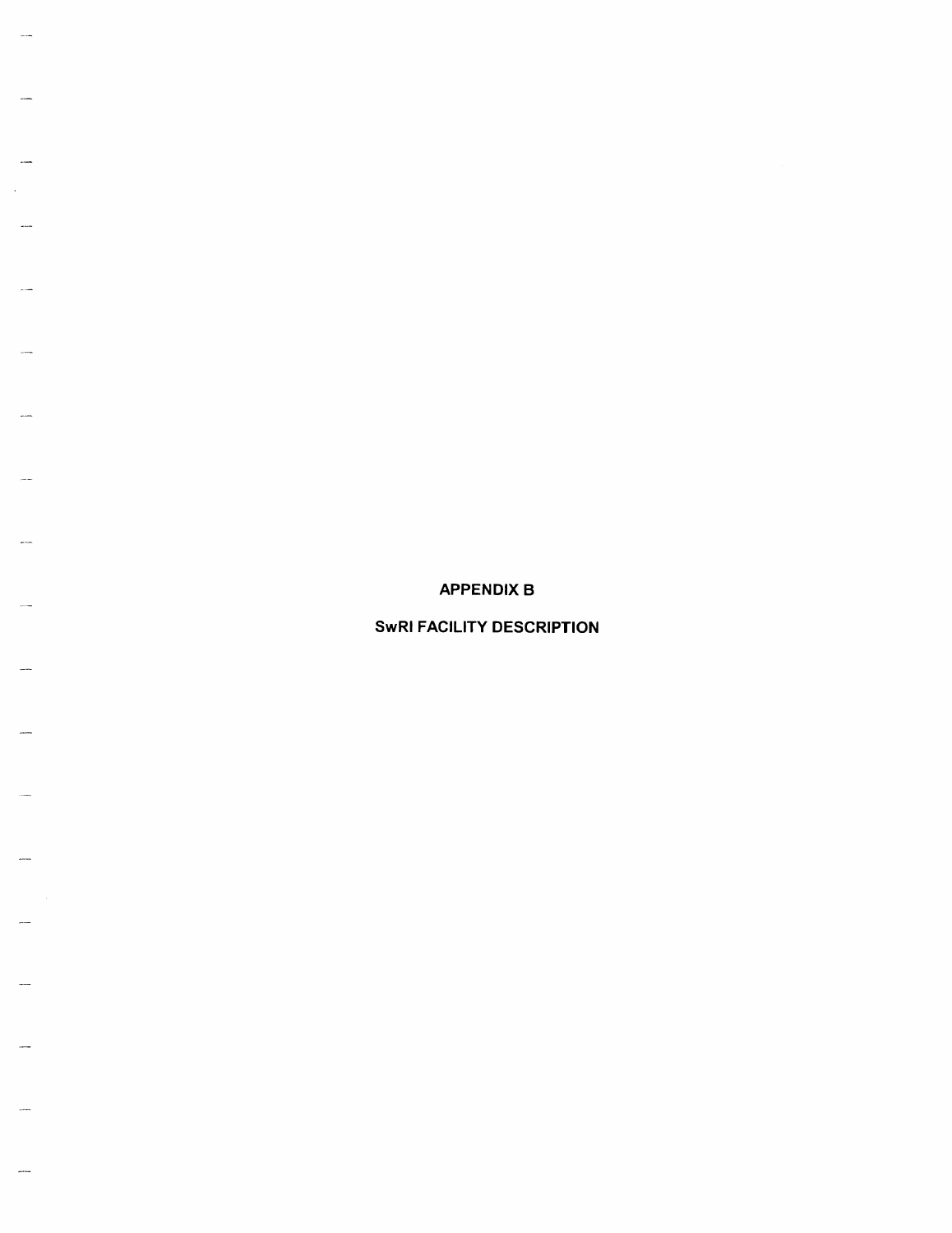# 1. General

1.1 Facility Configuration. The test facility is located outdoors under a 34-foot high roof. For personnel protection, the fire test stand is surrounded on three sides by 8-foot high concrete walls. Portable insulated screens are placed around the test item to form a four-sided enclosure. as shown in Figure 1. These screens are designed to reduce heat loss and minimize the effect of wind gusts. The area above the test item is partially closed by baffles that direct the burner flames to uniformly envelop the test item.

1.2 Test Item Installation. Test items are installed as shown in Figure 1. A short length of pipe is attached to both the upstream and downstream ends to support the item in the test stand and to allow for connection of supply, drain, and vent lines. The test fixture is pressurized with water from the upstream side during the test. The downstream pipe is connected to a drain and condenser system for collection of any through leakage. The test fixture is supported on two pedestals, as shown in the elevation view of Figure 1. The upstream pipe is clamped in a pipe vise located on top of the pedestal. The downstream pipe rests in a pipe vise on top of a second pedestal. The downstream pipe is left unclamped to allow for thermal movement of the test fixture during the test. The entire test fixture is slightly sloped toward the downstream end to ensure complete drainage. For valve fire tests, the valve is placed in the test stand so that the valve stem is horizontal (i.e., parallel to the floor).

1.3 Burners. Fire conditions are simulated using four natural gas burners located below the test item. The 3-inch self-aspirating burners are individually mounted on portable stands with adjustable tilt angles. The burner stands are positioned to provide full envelopment of the test item by the flames.

1.4 Preparation. Upon request, all materials needed for preparation of an item for testing will be supplied by SwRI. Assembly will be performed by SwRI personnel in accordance with the manufacturer's instructions.

# 2. System Plumbing

2.1 Pressurization System. Water for the testing is supplied from a series of five pressurized reservoirs of different diameters. Depending on test item size, different combinations of the reservoirs are used in order to minimize uncertainty of the level measurements. For low-test pressures (<50 psig), the reservoirs are connected directly to the test item. For higher test pressures, the reservoirs are connected to a system in which a triplex pump and a back-pressure requilator are used to establish the test pressure.

2.2 Downstream System. Piping from the downstream end of the test fixture is routed through a condenser consisting of a copper coil in a running water bath. The discharge from the condenser is mounted on a swinging arm whose position is set from the control room via the data acquisition/control system. The first position is over the container in which any discharge during the burning period is collected. The second position is over another container for collection of any discharge during the cooldown. The third position is away from both containers.

2.3 Body Cavity Vent and Relief System. This system is required for all dual-seated valves, which may trap liquid in the body cavity when the valve is in the closed position. The manufacturer will have provided a tapped port in the topmost part of the test valve body for connection of the body cavity relief system. The relief system consists of a pressure transducer used for recording the cavity pressure and a remotely controlled valve, which is actuated at the manufacturer's recommended maximum allowable body cavity pressure.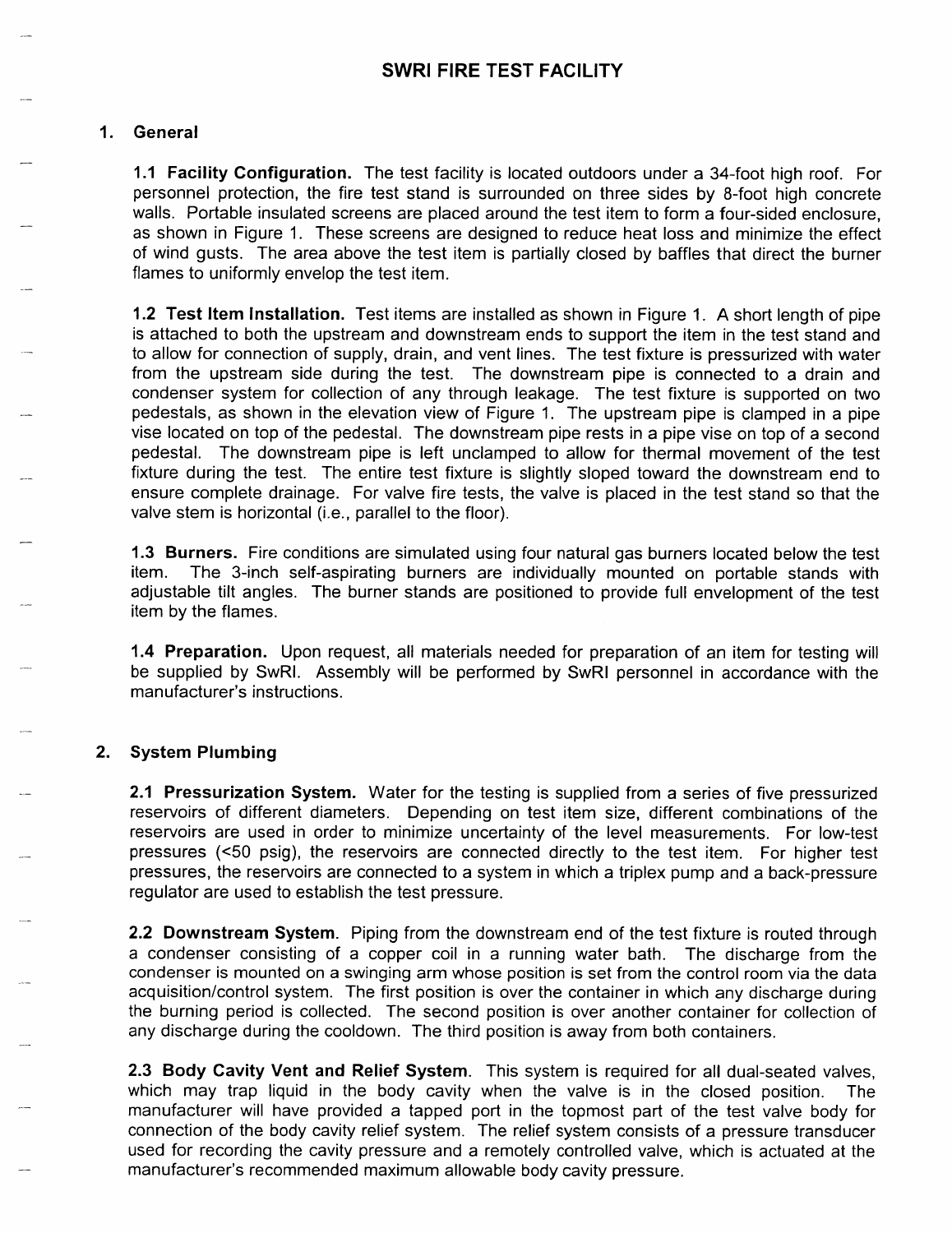2.4 Water Quenching System. For water quenching, a moveable arm, containing spray nozzles on a manifold, is positioned over the test item. The spray arm and water flow are operated remotely from the control room.

# 3. Instrumentation

3.1 Test Pressure. The upstream test pressure is measured with a transducer of appropriate range tapped into the pressurization line about 20 feet upstream of the test item connection.

3.2 Temperature. All temperatures are measured with Type K (Chromel/Alumel) thermocouples (T/Cs). The flame temperature T/Cs are 1/4" diameter rigid probes with stainless or inconel sheaths. The thermocouples for sensing valve body and bonnet temperatures are 1/8" diameter probes similar to the flame thermocouples. Calorimeters (if required) consist of 1/16" diameter probe embedded in 1-1/2" carbon steel cubes. If calorimeters are used, a bare wire thermocouple with braided ceramic insulation is spot-welded to the test item in order to obtain a direct measure of surface temperature.

3.3 Upstream Reservoir Level. The water level in the upstream reservoirs is measured with a differential pressure transducer that is calibrated to read in inches of water. Using the known calibration factor for each reservoir (volume per unit height), the level measurement allows for determination of the change in the volume of water that occurs over the period of the burn and This volume change is used to determine external leakage. While continuous cooldown. recordings of the reservoir level are given in the test report, values between the beginning of the burn and the end of the cooldown may not be accurate due to the presence of steam in the piping. The applicable calibration factor for the reservoirs is shown on the plot.

3.4 Data Acquisition. A HP 34970A Data Acquisition Unit is used to log data during the test and to remotely operate the test equipment. Data is acquired from all sensors every second. The data acquisition unit is connected to a personal computer in the control room, which runs software that allows the operator to record and visualize all data and control the test.

3.5 Calibration. Pressure transducers are calibrated periodically at the SwRI calibration lab. The data logger input calibrations are also checked periodically against traceable voltage references. Thermocouple calibrations are assumed to be within standard commercial tolerances.

3.6 Video. Two video cameras are used to monitor the tests. One, mounted under the facility roof, provides an overhead view of the test chamber. The other camera is mounted at floor level for close-up viewing of the downstream collection containers. This camera can also be used to provide a front view of the test item during the post-cooldown operational and hydrostatic tests. A split-screen video system in the control room allows simultaneous recording and viewing of both camera angles. The output from both cameras is recorded on a VCR to provide a visual record of the test.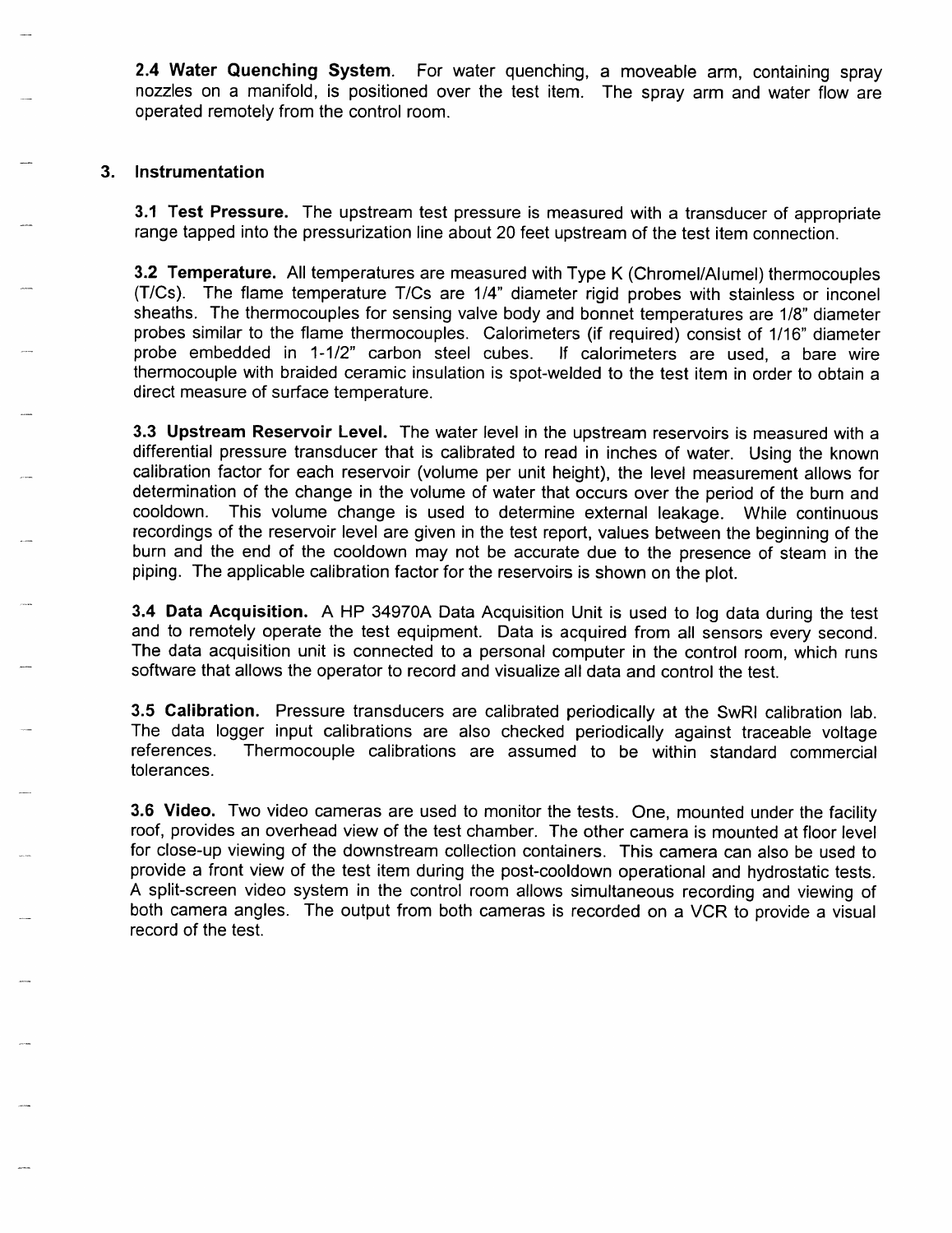

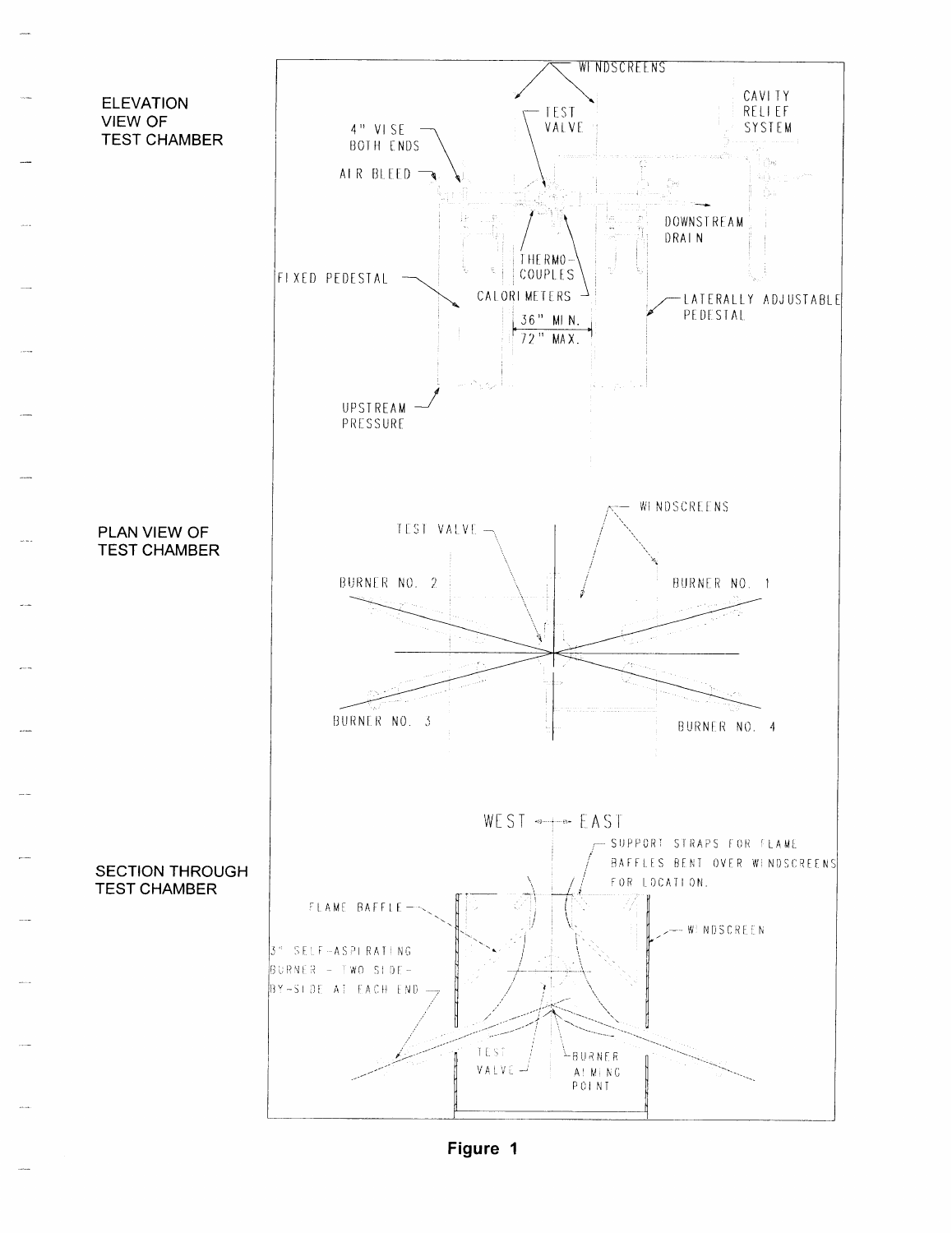

# **SURVEY REPORT**

| P.O. Number: 014660-00            | Date: 30 July, 2003                |             |  |
|-----------------------------------|------------------------------------|-------------|--|
| Main Vendor: Valve Technologies   | Location: San Antonio, TX          |             |  |
| Sub Vendor: SW Research Institute | <b>Vendor Contact: Robert Hart</b> |             |  |
| Sub Vendor Ref: 9-945             | <b>Vendor Phone: 210-522-2350</b>  |             |  |
| Req. No: N/A                      | Quantity: 1                        | Week No: 32 |  |
| Part No: N/A                      | <b>Serial No: N/A</b>              |             |  |

**EQUIPMENT DESCRIPTION:** 

8" 1500# Class, Floating Ball Valve

**Survey Comments:** 

Purpose of survey: Witness Fire Test

Reference & Acceptance Document: API Standard 607



FAX#: Yes

Date: 10 August, 2003

**Signature: G. Rektorik** 

**Distribution: Original to Client: Valve Technologies** 410-1-5889 Copy to File:

Attn: **Tracey Hammick**  **FAX#:** 713-860-0454

It is agreed that save as provided below Det Norske Ventas, its subsidiaries, bodies, directors, employees and agents shall have no liability for any loss, damage or expense allegedly caused or induced by their mistake or decisions made of information given by or on behalf of Det Norska Vertas. However, if any parson uses the switchs of Det Norska Vertais or as subsidiaties or rates on any decision made or adurnment given by or on behalf of non any two secure way with the common and the continue interesting and the mount of competition shall and the mount of the amount of the amount of the form in a secure with the secure of the secure in the secure is all or

DET NORSKE VERITAS AS, VERITASVEIEN 1, 1322 HØVIK, NORWAY Form No.: 40.91a Issue: September 93

TEL.INT.: +47 67 57 99 00. TELEFAX: +47 67 57 99 11 Page 1 of 3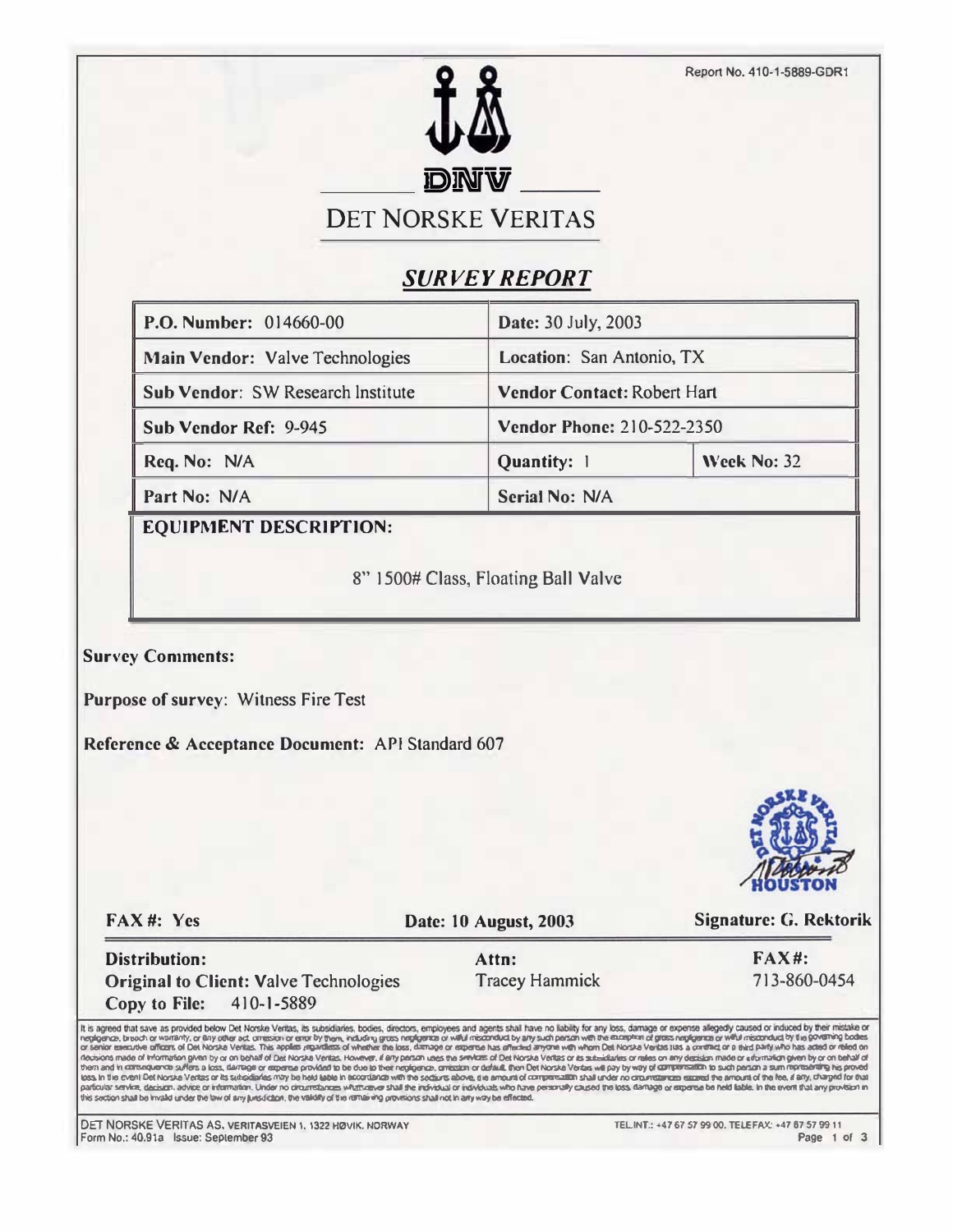# Scope of Activity:

A. Attending surveyor witnessed a fire test of the referenced Ball Valve with the following results:

### Fire Test

- Test setup was per figure 2 of API 607.
- Test valve was filled with water and tested in the closed position. valve stem and bore were in the horizontal position.
- Valve was pressurized to 2779 minimum (75% of the cold working pressure) prior to the stan of the test. No visible leaks were noted.
- Valve was enveloped in flame throughout the test. The flame temperature reached I 400°F prior to lapse of 2 minutes. Temperature readings of thermocouples were maintained between 1400-1800<sup>°</sup>F for 30 minutes.
- No measurable through leakage was noted during burn.
- After 30 minute bum test, valve was sprayed with water to achieve a rapid cool down to below 212°F within 10 minutes. (Note during this cool down the gear box housing cracked. This did not affect the operation of the valve)

### Operation Test

- After cool down the valve was operated open and then closed under test pressure.
- The downstream drain valve was opened and the system was allowed to stabilize for 5 minutes.
- Through leakage and packing leakage was collected for the next 5 minutes.
- Leakage collected: 5 ml.  $-$  at packing; 12 ml.  $-$  through leakage



Test Setup



Valve After Burn and Cool Down

DET NORSKE VERITAS AS. VERITASVEIEN 1. 1322 HØVIK. NORWAY Form No.: 40.91a Issue: Seplember 93